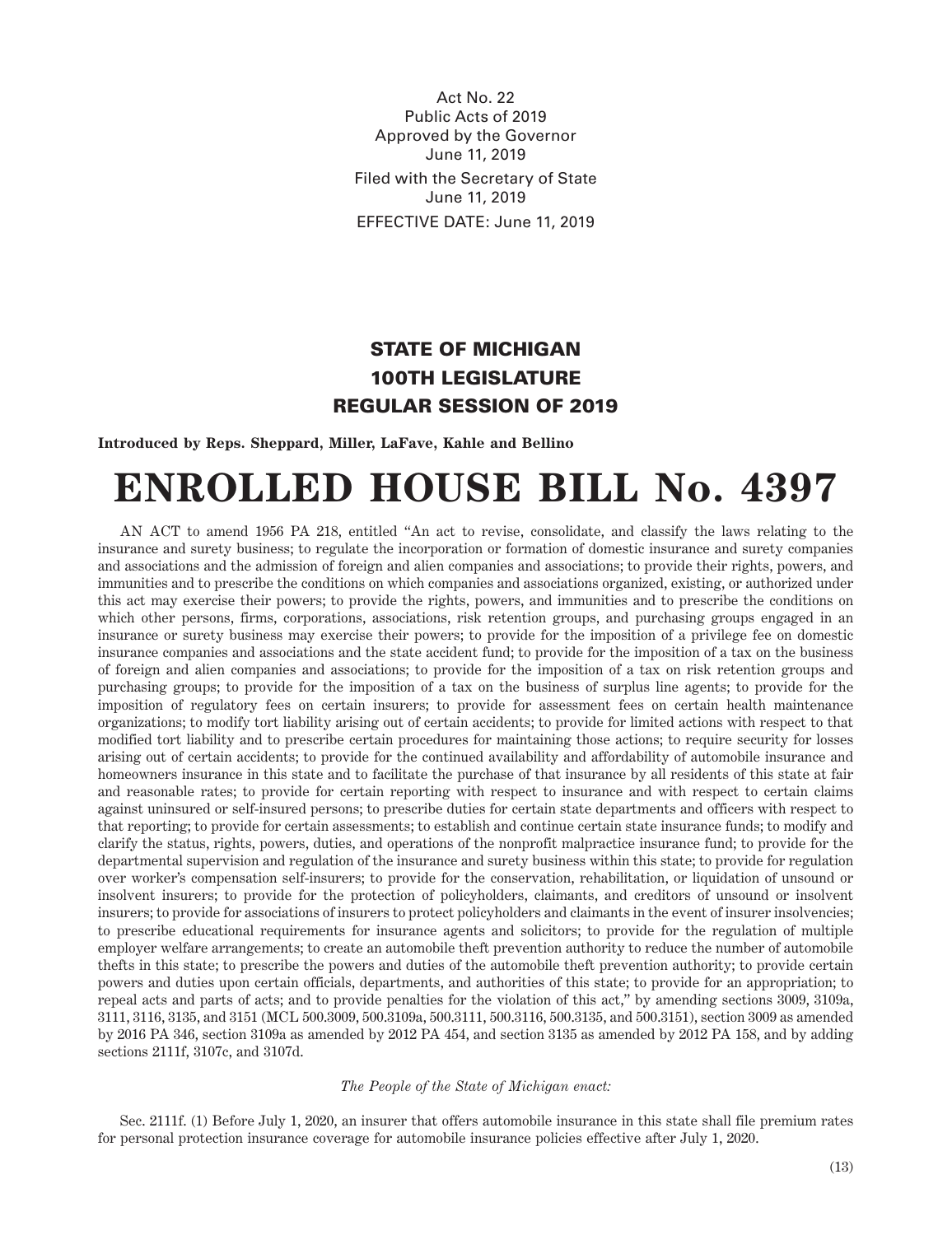(2) Subject to subsections (6) and (7), the premium rates filed as required by subsection (1), and any subsequent premium rates filed by the insurer for personal protection insurance coverage under automobile insurance policies effective before July 2, 2028, must result, as nearly as practicable, in an average reduction per vehicle from the premium rates for personal protection insurance coverage that were in effect for the insurer on May 1, 2019 as follows:

(a) For policies subject to the coverage limits under section  $3107c(1)(a)$ , an average  $45\%$  or greater reduction per vehicle.

(b) For policies subject to the coverage limits under section 3107c(1)(b), an average 35% or greater reduction per vehicle.

(c) For policies subject to the coverage limits under section  $3107c(1)(c)$ , an average  $20\%$  or greater reduction per vehicle.

(d) For policies not subject to any coverage limit under section 3107c(1)(d), an average 10% or greater reduction per vehicle.

(3) For a policy under which an election under section 3107d has been made to not maintain coverage for personal protection insurance benefits payable under section 3107(1)(a), or for a policy to which an exclusion under section 3109a(2) applies, the premium rates filed under subsection (1), and any subsequent premium rates filed by the insurer for personal protection insurance coverage, must result in no premium charge for coverage for personal protection insurance benefits payable under section 3107(1)(a).

(4) The director shall review a filing submitted by an insurer under subsections (1) to (3) for compliance with this section. Subject to subsection (7), the director shall disapprove a filing if after review the director determines that the filing does not result in the premium reductions required by subsections (2) and (3).

(5) If the director disapproves a premium rate filing under subsection (4), the insurer shall submit a revised premium rate filing to the director within 15 days after the disapproval. The premium rate filing is subject to review in the same manner as an original premium rate filing under subsection (4).

(6) For policies issued or renewed in the year beginning July 1, 2024 and in the year beginning July 1, 2026, an automobile insurer that offers automobile insurance in this state shall make filings demonstrating its compliance with this section.

(7) At any time, an insurer may apply to the director for approval to file rates that result in a lower premium reduction level or an exemption from the requirements of subsection (2) and the director shall approve the application if the rates otherwise comply with this act and compliance with the premium reductions required by subsection (2) will result in any of the following:

(a) The insurer reaching the company action level risk-based capital.

(b) A violation of the Fourteenth Amendment of the United States Constitution as to the insurer. This subdivision does not apply after July 1, 2023.

(c) A violation of section 17 of article I of the state constitution of 1963, as to deprivation of property without due process. This subdivision does not apply after July 1, 2023.

(8) An insurer shall pass on, in filings to which this section applies, savings realized from the application of section 3157(2) to (12) to treatment, products, services, accommodations, or training rendered to individuals who suffered accidental bodily injury from motor vehicle accidents that occurred before July 2, 2021. An insurer shall provide the director with all documents and information requested by the director that the director determines are necessary to allow the director to evaluate the insurer's compliance with this subsection. After July 1, 2022, the director shall review all rate filings to which this section applies for compliance with this subsection.

(9) This section does not prohibit an increase for any individual insurance policy premium if the increase results from applying rating factors as approved under this chapter, including the requirements of this section.

(10) After July 1, 2020 and before July 2, 2028, an insurer shall not issue or renew an automobile insurance policy in this state unless the premium rates filed by the insurer for personal protection insurance coverage are approved under this section.

(11) For purposes of calculating a personal protection insurance premium or premium rate under this section, the premium must include the catastrophic claims assessment imposed under section 3104.

(12) If subsection (2) or the application of subsection (2) to any insurer is found to be invalid by a court, the remaining portions of the amendatory act that added this section are not severable and shall be deemed invalid and inoperable.

(13) As used in this section:

(a) "Authorized control level RBC" means the number determined under the risk-based capital formula in accordance with the RBC report, including risk-based capital instructions adopted by the National Association of Insurance Commissioners and the director.

(b) "Company action level risk-based capital" means 2 times the insurer's authorized control level RBC.

(c) "RBC report" means the report of the insurer's RBC levels as required by the annual statement instructions.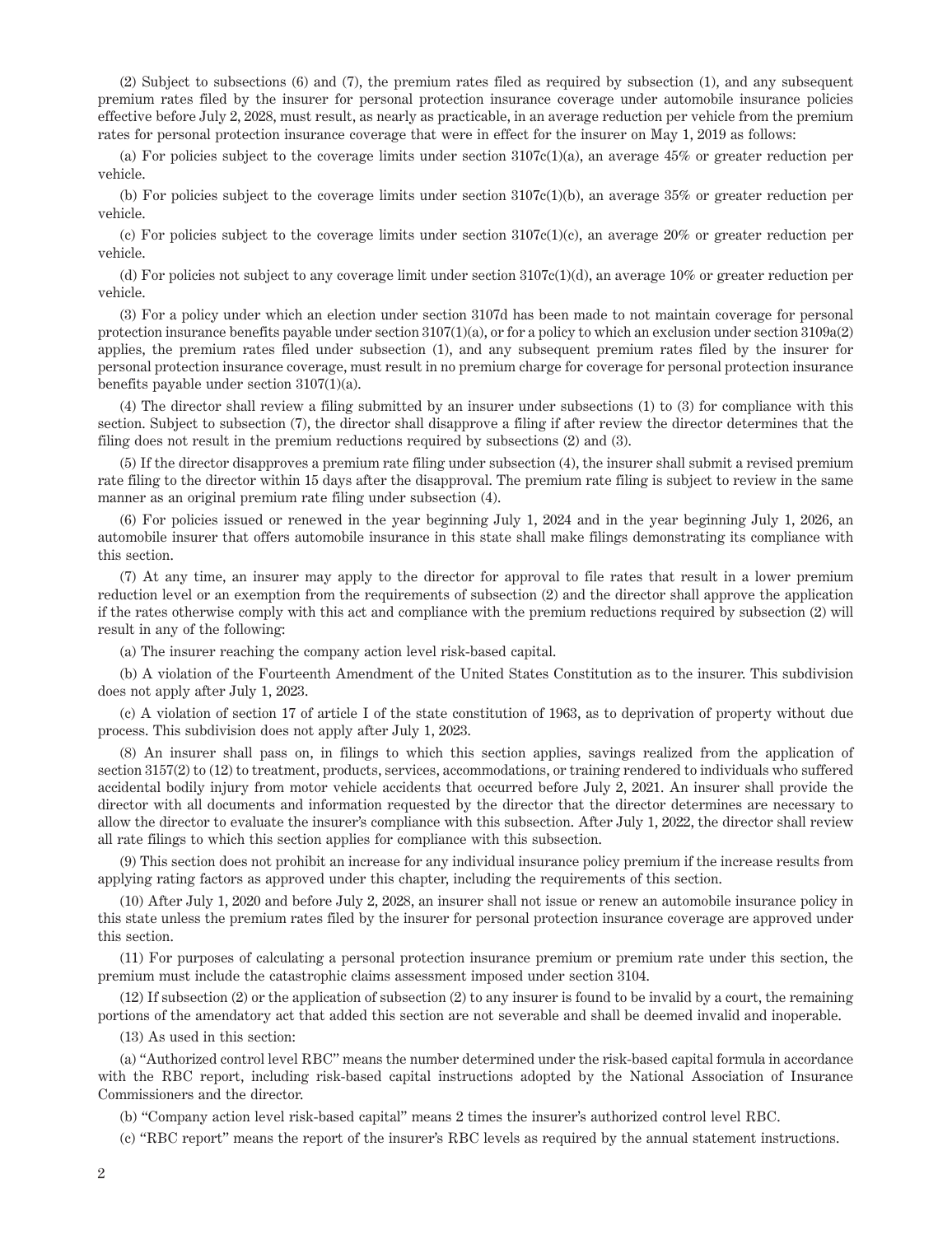Sec. 3009. (1) Subject to subsections (5) to (8), an automobile liability or motor vehicle liability policy that insures against loss resulting from liability imposed by law for property damage, bodily injury, or death suffered by any person arising out of the ownership, maintenance, or use of a motor vehicle must not be delivered or issued for delivery in this state with respect to any motor vehicle registered or principally garaged in this state unless the liability coverage is subject to all of the following limits:

(a) Before July 2, 2020, a limit, exclusive of interest and costs, of not less than \$20,000.00 because of bodily injury to or death of 1 person in any 1 accident, and after July 1, 2020, a limit, exclusive of interest and costs, of not less than \$250,000.00 because of bodily injury to or death of 1 person in any 1 accident.

(b) Before July 2, 2020 and subject to the limit for 1 person in subdivision (a), a limit of not less than \$40,000.00 because of bodily injury to or death of 2 or more persons in any 1 accident, and after July 1, 2020, and subject to the limit for 1 person in subdivision (a), a limit of not less than \$500,000.00 because of bodily injury to or death of 2 or more persons in any 1 accident.

(c) A limit of not less than \$10,000.00 because of injury to or destruction of property of others in any accident.

(2) If authorized by the insured, automobile liability or motor vehicle liability coverage may be excluded when a vehicle is operated by a named person. An exclusion under this subsection is not valid unless the following notice is on the face of the policy or the declaration page or certificate of the policy and on the certificate of insurance:

Warning—when a named excluded person operates a vehicle all liability coverage is void—no one is insured. Owners of the vehicle and others legally responsible for the acts of the named excluded person remain fully personally liable.

(3) A liability policy described in subsection (1) may exclude coverage for liability as provided in section 3017.

(4) If an insurer deletes coverages from an automobile insurance policy under section 3101, the insurer shall send documentary evidence of the deletion to the insured.

(5) After July 1, 2020, an applicant for or named insured in the automobile liability or motor vehicle liability policy described in subsection (1) may choose to purchase lower limits than required under subsection (1)(a) and (b), but not lower than \$50,000.00 under subsection (1)(a) and \$100,000.00 under subsection (1)(b). To exercise an option under this subsection, the person shall complete a form issued by the director and provided as required by section 3107e, that meets the requirements of subsection (7).

(6) After July 1, 2020, on application for the issuance of a new policy or renewal of an existing policy, an insurer shall do all of the following:

(a) Provide the applicant or named insured the liability options available under this section.

(b) Provide the applicant or named insured a price for each option available under this section.

(c) Offer the applicant or named insured the option and form under this subsection.

(7) The form required under subsection (5) must do all of the following:

(a) State, in a conspicuous manner, the risks of choosing liability limits lower than those required by subsection (1)(a) and (b).

(b) Provide a way for the person to mark the form to acknowledge that he or she has received a list of the liability options available under this section and the price for each option.

(c) Provide a way for the person to mark the form to acknowledge that he or she has read the form and understands the risks of choosing the lower liability limits.

(d) Allow the person to sign the form.

(8) After July 1, 2020, if an insurance policy is issued or renewed as described in subsection (1) and the person named in the policy has not made an effective choice under subsection (5), the limits under subsection (1)(a) and (b) apply to the policy.

Sec. 3107c. (1) Except as provided in sections 3107d and 3109a, and subject to subsection (5), for an insurance policy that provides the security required under section 3101(1) and is issued or renewed after July 1, 2020, the applicant or named insured shall, in a way required under section 3107e and on a form approved by the director, select 1 of the following coverage levels for personal protection insurance benefits under section  $3107(1)(a)$ :

(a) A limit of \$50,000.00 per individual per loss occurrence for any personal protection insurance benefits under section 3107(1)(a). The selection of a limit under this subdivision is only available to an applicant or named insured if both of the following apply:

(*i*) The applicant or named insured is enrolled in Medicaid, as that term is defined in section 3157.

(*ii*) The applicant's or named insured's spouse and any relative of either who resides in the same household has qualified health coverage, as that term is defined in section 3107d, is enrolled in Medicaid, or has coverage for the payment of benefits under section 3107(1)(a) from an insurer that provides the security required by section 3101(1).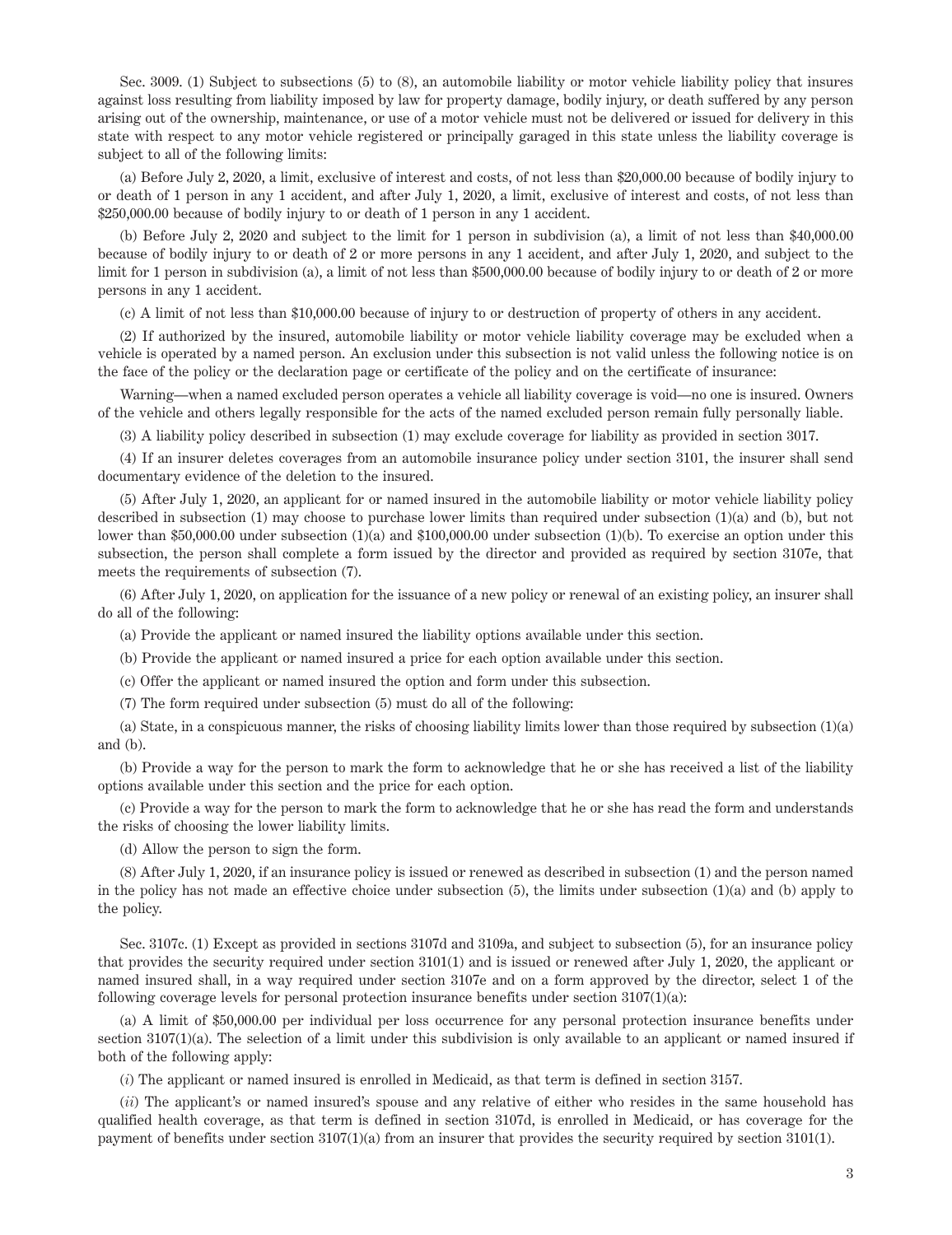(b) A limit of \$250,000.00 per individual per loss occurrence for any personal protection insurance benefits under section 3107(1)(a).

(c) A limit of \$500,000.00 per individual per loss occurrence for any personal protection insurance benefits under section 3107(1)(a).

(d) No limit for personal protection insurance benefits under section 3107(1)(a).

(2) The form required under subsection (1) must do all of the following:

(a) State, in a conspicuous manner, the benefits and risks associated with each coverage option.

(b) Provide a way for the applicant or named insured to mark the form to acknowledge that he or she has read the form and understands the options available.

(c) Allow the applicant or named insured to mark the form to make the selection of coverage level under subsection (1).

(d) Require the applicant or named insured to sign the form.

(3) If an insurance policy is issued or renewed as described in subsection (1) and the applicant or named insured has not made an effective selection under subsection (1) but a premium or premium installment has been paid, there is a rebuttable presumption that the amount of the premium or installment paid accurately reflects the level of coverage applicable to the policy under subsection (1).

(4) If an insurance policy is issued or renewed as described in subsection (1), the applicant or named insured has not made an effective selection under subsection (1), and a presumption under subsection (3) does not apply, subsection (1)(d) applies to the policy.

(5) The coverage level selected under subsection (1) applies to the named insured, the named insured's spouse, and a relative of either domiciled in the same household, and any other person with a right to claim personal protection insurance benefits under the policy.

(6) If benefits are payable under section 3107(1)(a) under 2 or more insurance policies, the benefits are only payable up to an aggregate coverage limit that equals the highest available coverage limit under any 1 of the policies.

(7) This section applies for a transportation network company vehicle, but an applicant or named insured that is a transportation network company shall only select limits under either subsection (1)(b), (c), or (d). As used in this subsection:

(a) "Transportation network company" means that term as defined in section 2 of the limousine, taxicab, and transportation network company act, 2016 PA 345, MCL 257.2102.

(b) "Transportation network company vehicle" means that term as defined in section 3114.

(8) An insurer shall offer, for a policy that provides the security required under section 3101(1) to which a limit under subsection (1)(a) to (c) applies, a rider that will provide coverage for attendant care in excess of the applicable limit.

Sec. 3107d. (1) For an insurance policy that provides the security required under section 3101(1) and is issued or renewed after July 1, 2020, the applicant or named insured may, in a way required under section 3107e and on a form approved by the director, elect to not maintain coverage for personal protection insurance benefits payable under section 3107(1)(a) if the applicant or named insured is a qualified person, and if the applicant's or named insured's spouse and any relative of either that resides in the same household have qualified health coverage or have coverage for benefits payable under section 3107(1)(a) from an insurer that provides the security required by section 3101(1).

(2) An applicant or named insured shall, when requesting issuance or renewal of a policy under subsection (1), provide to the insurer a document from the person that provides the qualified health coverage stating the names of all persons covered under the qualified health coverage.

(3) The form required under subsection (1) must do all of the following:

(a) Require the applicant or named insured to mark the form to certify whether all persons required to be qualified persons under subsection (1) are qualified persons.

(b) Disclose in a conspicuous manner that qualified persons are not obligated to but may purchase coverage for personal protection insurance coverage benefits payable under section 3107(1)(a).

(c) State, in a conspicuous manner, the coverage levels available under section 3107c.

(d) State, in a conspicuous manner, the benefits and risks associated with not maintaining the coverage.

(e) State, in a conspicuous manner, that if during the term of the policy the qualified health coverage ceases, the person has 30 days after the effective date of the termination of qualified health coverage to obtain insurance that provides coverage under section  $3107(1)(a)$  or the person will be excluded from all personal protection insurance coverage benefits under section 3107(1)(a) during the period in which coverage under this section was not maintained.

(f) Provide a way for the applicant or named insured to mark the form to acknowledge that he or she has read the form and understands it and that he or she understands the options available to him or her.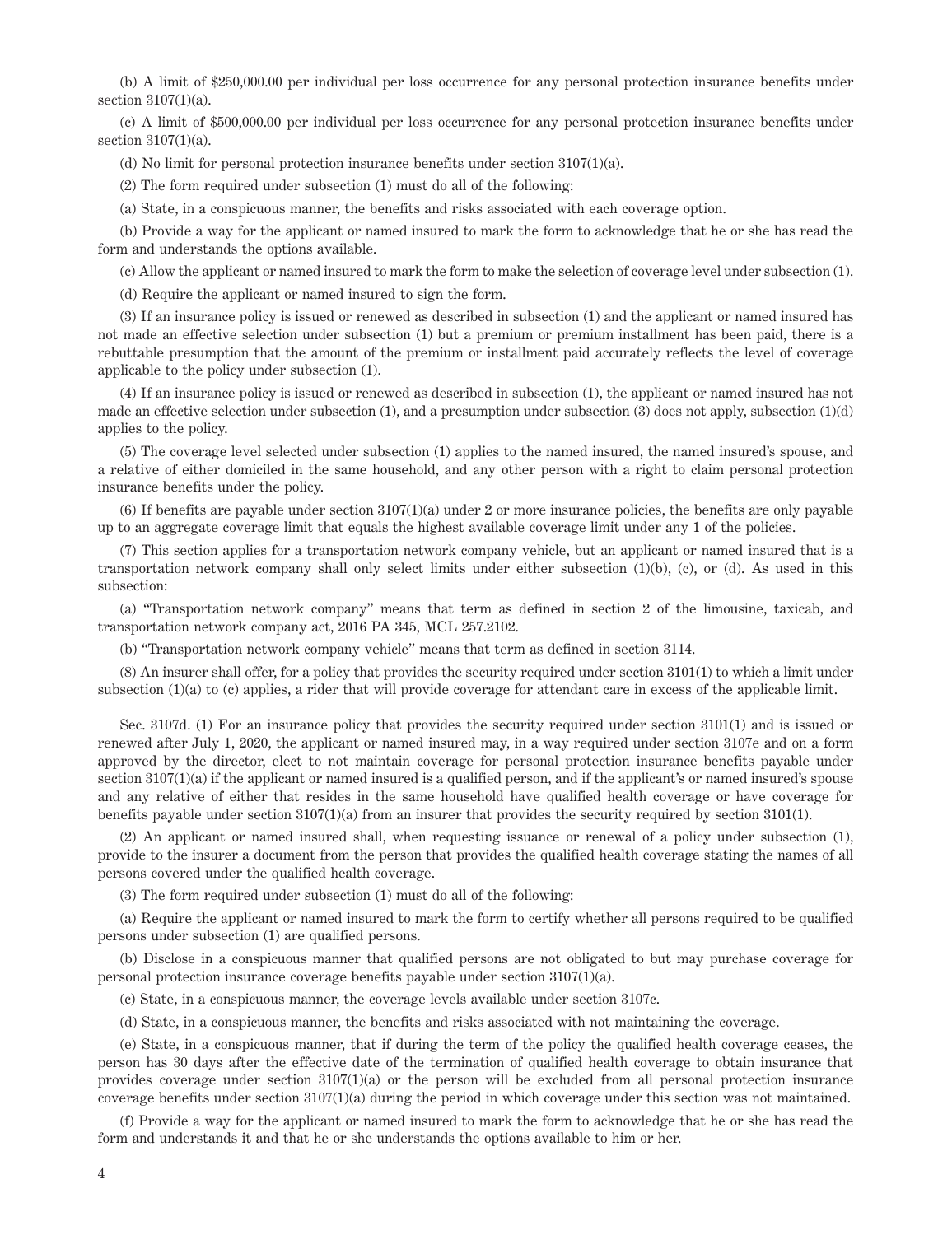(g) If all persons required to be qualified persons under subsection (1) are qualified persons, provide the person a way to mark the form to elect to not maintain the coverage.

(h) Require the applicant or named insured to sign the form.

(4) If an insurance policy is issued or renewed as described in subsection (1) and the applicant or named insured has not made an effective election under subsection (1), the policy is considered to provide personal protection benefits under section  $3107c(1)(d)$ .

(5) An election under this section applies to the applicant or named insured, the applicant or named insured's spouse, a relative of either domiciled in the same household, and any other person who would have had a right to claim personal protection insurance benefits under the policy but for the election.

(6) If, during the term of an insurance policy under which coverage for personal protection insurance benefits payable under section 3107(1)(a) are not maintained under this section, the persons required to have qualified health coverage under subsection (1) cease to have qualified health coverage, all of the following apply under this subsection:

(a) Within 30 days after the effective date of the termination of qualified health coverage, the named insured shall obtain insurance that includes coverage under section 3107(1)(a).

(b) An insurer that issues policies that provide the security required by section 3101(1) shall not refuse to prospectively insure, limit coverage available to, charge a reinstatement fee to, or increase the insurance premiums for a person who is an eligible person, as that term is defined in section 2103, solely because the person previously failed to obtain insurance that provides coverage for benefits under section  $3107(1)(a)$  in the time required under subdivision (a).

(c) If the applicant or named insured does not obtain insurance as required under subdivision (a) and a person to whom the election under this section applies as described in subsection (5) suffers accidental bodily injury arising from a motor vehicle accident within the 30-day period, unless the injured person is entitled to coverage under some other policy, the injured person is not entitled to be paid personal protection insurance benefits under section 3107(1)(a) for the injury but is entitled to claim benefits under the assigned claims plan.

(7) As used in this section:

(a) "Consumer Price Index" means the most comprehensive index of consumer prices available for this state from the United States Department of Labor, Bureau of Labor Statistics.

(b) "Qualified health coverage" means either of the following:

(*i*) Other health or accident coverage to which both of the following apply:

(A) The coverage does not exclude or limit coverage for injuries related to motor vehicle accidents.

(B) Any annual deductible for the coverage is \$6,000.00 or less per individual. The director shall adjust the amount in this sub-subparagraph on July 1 of each year by the percentage change in the medical component of the Consumer Price Index for the preceding calendar year. However, the director shall not make the adjustment unless the adjustment, or the total of the adjustment and previous unadded adjustments, is \$500.00 or more.

(*ii*) Coverage under parts A and B of the federal Medicare program established under subchapter XVIII of the social security act, 42 USC 1395 to 1395*lll*.

(c) "Qualified person" means a person who has qualified health coverage under subdivision (b)(*ii*).

Sec. 3109a. (1) An insurer that provides personal protection insurance benefits under this chapter may offer deductibles and exclusions reasonably related to other health and accident coverage on the insured. Any deductibles and exclusions offered under this section must be offered at a reduced premium that reflects reasonably anticipated reductions in losses, expenses, or both, are subject to prior approval by the director, and must apply only to benefits payable to the person named in the policy, the spouse of the insured, and any relative of either domiciled in the same household.

(2) For an insurance policy issued or renewed after July 1, 2020, the insurer shall offer to an applicant or named insured that selects a personal protection benefit limit under section 3107c(1)(b) an exclusion related to qualified health coverage. All of the following apply to that exclusion:

(a) If the named insured has qualified health coverage as defined in section  $3107d(7)(b)(i)$  that will cover injuries that occur as the result of a motor vehicle accident and if the named insured's spouse and any relatives of either the named insured or the spouse domiciled in the same household have qualified health coverage that will cover injuries that occur as the result of a motor vehicle accident, the premium for the personal protection insurance benefits payable under section  $3107(1)(a)$  under the policy must be reduced by  $100\%$ .

(b) If a member, but not all members, of the household covered by the insurance policy has qualified health coverage that will cover injuries that occur as the result of a motor vehicle accident, the insurer shall offer a reduced premium that reflects reasonably anticipated reductions in losses, expenses, or both. The reduction must be in addition to the rate rollback required by section 2111f and the share of the premium reduction for the policy attributable to any person with qualified health coverage must be 100%.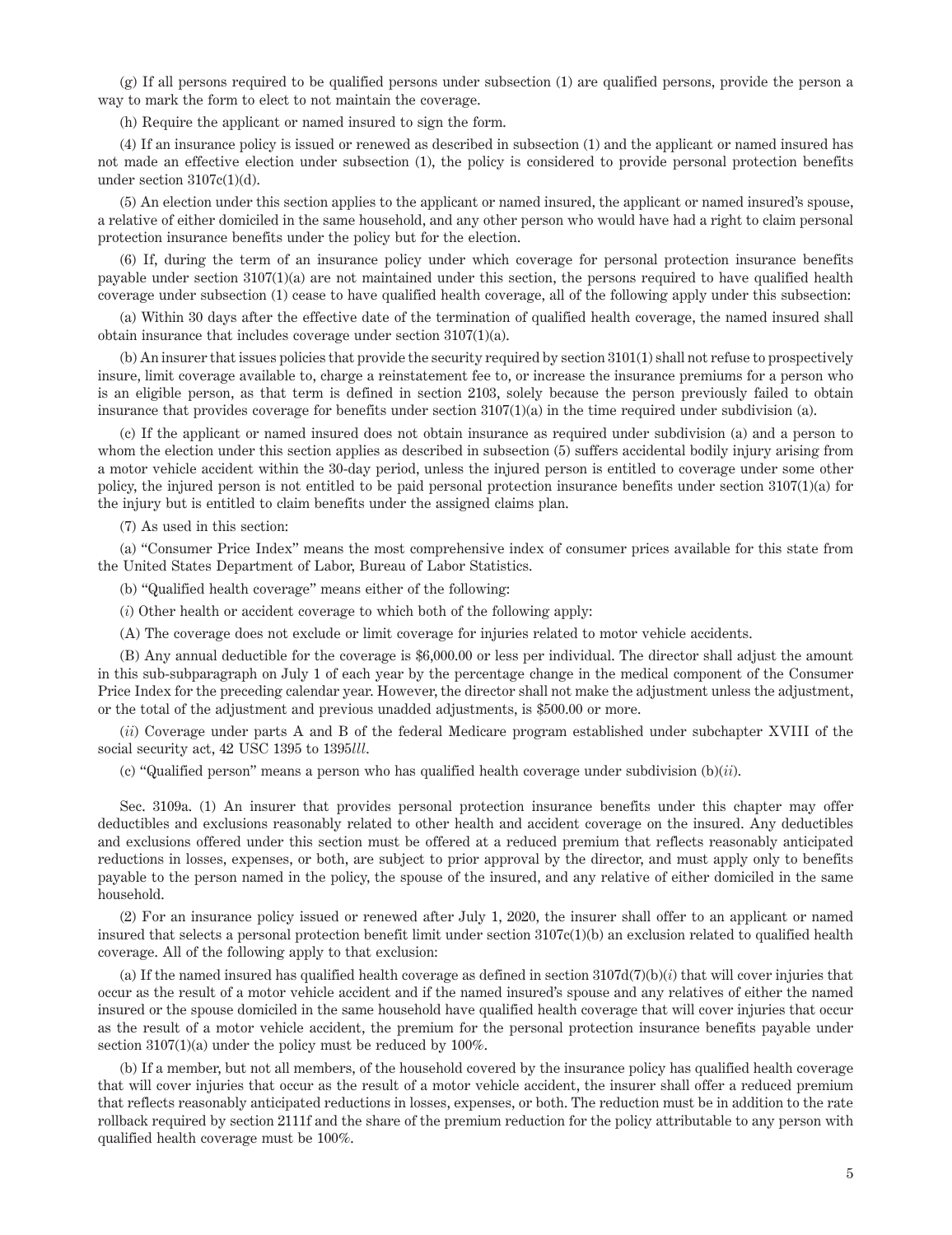(c) Subject to subdivision (d), a person subject to an exclusion under this subsection is not eligible for personal protection benefits under the insurance policy.

(d) If a person subject to an exclusion under this subsection is no longer covered by the qualified health coverage, the named insured shall notify the insurer that the named insured or resident relative is no longer eligible for an exclusion. All of the following apply under this subdivision:

(*i*) The named insured shall, within 30 days after the effective date of the termination of the qualified health coverage, obtain insurance that provides the security required under section 3101(1) that includes coverage that was excluded under this subsection.

(*ii*) During the period described in subparagraph (*i*), if any person excluded suffers accidental bodily injury arising from a motor vehicle accident, the person is entitled to claim benefits under the assigned claims plan.

(e) If the named insured does not obtain insurance that provides the security required under section 3101(1) that includes the coverage excluded under this subsection during the period described in subdivision (d)(*i*) and the named insured or any person excluded under the policy suffers accidental bodily injury arising from a motor vehicle accident, unless the injured person is entitled to coverage under some other policy, the injured person is not entitled to be paid personal protection insurance benefits under section 3107(1)(a) for the injury that occurred during the period in which coverage under this section was excluded.

(3) An automobile insurer shall not refuse to prospectively insure, limit coverage available to, charge a reinstatement fee for, or increase the premiums for automobile insurance for an eligible person, as that term is defined in section 2103, solely because the person previously failed to obtain insurance that provides the security required under section 3101(1) in the time period provided under subsection (2)(d)(*i*).

(4) The amount of a premium reduction under subsection (1) must appear in a conspicuous manner in the declarations for the policy, and be expressed as a dollar amount or a percentage.

(5) As used in this section, "qualified health coverage" means that term as defined in section 3107d.

Sec. 3111. Personal protection insurance benefits are payable for accidental bodily injury suffered in an accident occurring out of this state, if the accident occurs within the United States, its territories and possessions, or Canada, and the person whose injury is the basis of the claim was at the time of the accident a named insured under a personal protection insurance policy, the spouse of a named insured, a relative of either domiciled in the same household, or an occupant of a vehicle involved in the accident, if the occupant was a resident of this state or if the owner or registrant of the vehicle was insured under a personal protection insurance policy or provided security approved by the secretary of state under section 3101(5).

Sec. 3116. (1) A subtraction from personal protection insurance benefits must not be made because of the value of a claim in tort based on the same accidental bodily injury.

(2) A subtraction from or reimbursement for personal protection insurance benefits paid or payable under this chapter may be made only if recovery is realized on a tort claim arising from an accident that occurred outside this state, a tort claim brought in this state against the owner or operator of a motor vehicle with respect to which the security required by section 3101 was not in effect, or a tort claim brought in this state based on intentionally caused harm to persons or property, and may be made only to the extent that the recovery realized by the claimant is for damages for which the claimant has received or would otherwise be entitled to receive personal protection insurance benefits. A subtraction may be made only to the extent of the recovery, exclusive of reasonable attorney fees and other reasonable expenses incurred in effecting the recovery. If personal protection insurance benefits have already been received, the claimant shall repay to the insurers out of the recovery an amount equal to the benefits received, but not more than the recovery exclusive of reasonable attorney fees and other reasonable expenses incurred in effecting the recovery. The insurer has a lien on the recovery to this extent. A recovery by an injured person or his or her estate for loss suffered by the person may not be subtracted in calculating benefits due a dependent after the death and a recovery by a dependent for loss suffered by the dependent after the death may not be subtracted in calculating benefits due the injured person.

(3) A personal protection insurer with a right of reimbursement under subsection (1), if suffering loss from inability to collect reimbursement out of a payment received by a claimant on a tort claim, is entitled to indemnity from a person who, with notice of the insurer's interest, made the payment to the claimant without making the claimant and the insurer joint payees as their interests may appear or without obtaining the insurer's consent to a different method of payment.

(4) A subtraction or reimbursement is not due the claimant's insurer from that portion of any recovery to the extent that recovery is realized for noneconomic loss as provided in section 3135(1) and (2)(b) or for allowable expenses, work loss, and survivor's loss as defined in sections 3107 to 3110 in excess of the amount recovered by the claimant from his or her insurer.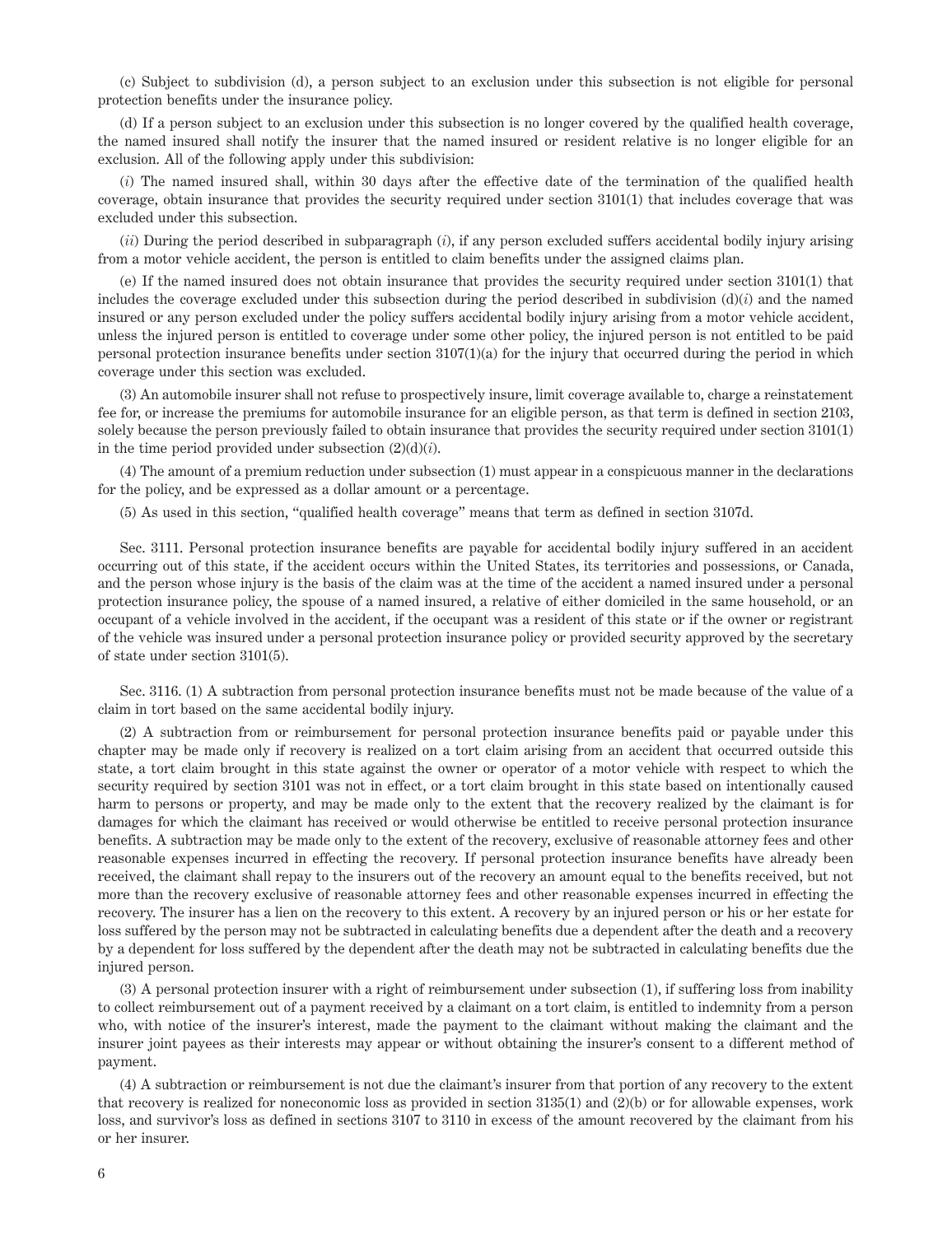Sec. 3135. (1) A person remains subject to tort liability for noneconomic loss caused by his or her ownership, maintenance, or use of a motor vehicle only if the injured person has suffered death, serious impairment of body function, or permanent serious disfigurement.

(2) For a cause of action for damages under subsection (1) or (3)(d), all of the following apply:

(a) The issues of whether the injured person has suffered serious impairment of body function or permanent serious disfigurement are questions of law for the court if the court finds either of the following:

(*i*) There is no factual dispute concerning the nature and extent of the person's injuries.

(*ii*) There is a factual dispute concerning the nature and extent of the person's injuries, but the dispute is not material to the determination whether the person has suffered a serious impairment of body function or permanent serious disfigurement. However, for a closed-head injury, a question of fact for the jury is created if a licensed allopathic or osteopathic physician who regularly diagnoses or treats closed-head injuries testifies under oath that there may be a serious neurological injury.

(b) Damages must be assessed on the basis of comparative fault, except that damages must not be assessed in favor of a party who is more than 50% at fault.

(c) Damages must not be assessed in favor of a party who was operating his or her own vehicle at the time the injury occurred and did not have in effect for that motor vehicle the security required by section 3101(1) at the time the injury occurred.

(3) Notwithstanding any other provision of law, tort liability arising from the ownership, maintenance, or use within this state of a motor vehicle with respect to which the security required by section 3101(1) was in effect is abolished except as to:

(a) Intentionally caused harm to persons or property. Even though a person knows that harm to persons or property is substantially certain to be caused by his or her act or omission, the person does not cause or suffer that harm intentionally if he or she acts or refrains from acting for the purpose of averting injury to any person, including himself or herself, or for the purpose of averting damage to tangible property.

(b) Damages for noneconomic loss as provided and limited in subsections (1) and (2).

(c) Damages for allowable expenses, work loss, and survivor's loss as defined in sections 3107 to 3110, including all future allowable expenses and work loss, in excess of any applicable limit under section 3107c or the daily, monthly, and 3-year limitations contained in those sections, or without limit for allowable expenses if an election to not maintain that coverage was made under section 3107d or if an exclusion under section 3109a(2) applies. The party liable for damages is entitled to an exemption reducing his or her liability by the amount of taxes that would have been payable on account of income the injured person would have received if he or she had not been injured.

(d) Damages for economic loss by a nonresident. However, to recover under this subdivision, the nonresident must have suffered death, serious impairment of body function, or permanent serious disfigurement.

(e) Damages up to \$1,000.00 to a motor vehicle or, for motor vehicle accidents that occur after July 1, 2020, up to \$3,000.00 to a motor vehicle, to the extent that the damages are not covered by insurance. An action for damages under this subdivision must be conducted as provided in subsection (4).

(4) All of the following apply to an action for damages under subsection (3)(e):

(a) Damages must be assessed on the basis of comparative fault, except that damages must not be assessed in favor of a party who is more than 50% at fault.

(b) Liability is not a component of residual liability, as prescribed in section 3131, for which maintenance of security is required by this act.

(c) The action must be commenced, whenever legally possible, in the small claims division of the district court or the municipal court. If the defendant or plaintiff removes the action to a higher court and does not prevail, the judge may assess costs.

(d) A decision of the court is not res judicata in any proceeding to determine any other liability arising from the same circumstances that gave rise to the action.

(e) Damages must not be assessed if the damaged motor vehicle was being operated at the time of the damage without the security required by section 3101(1).

(5) As used in this section, "serious impairment of body function" means an impairment that satisfies all of the following requirements:

(a) It is objectively manifested, meaning it is observable or perceivable from actual symptoms or conditions by someone other than the injured person.

(b) It is an impairment of an important body function, which is a body function of great value, significance, or consequence to the injured person.